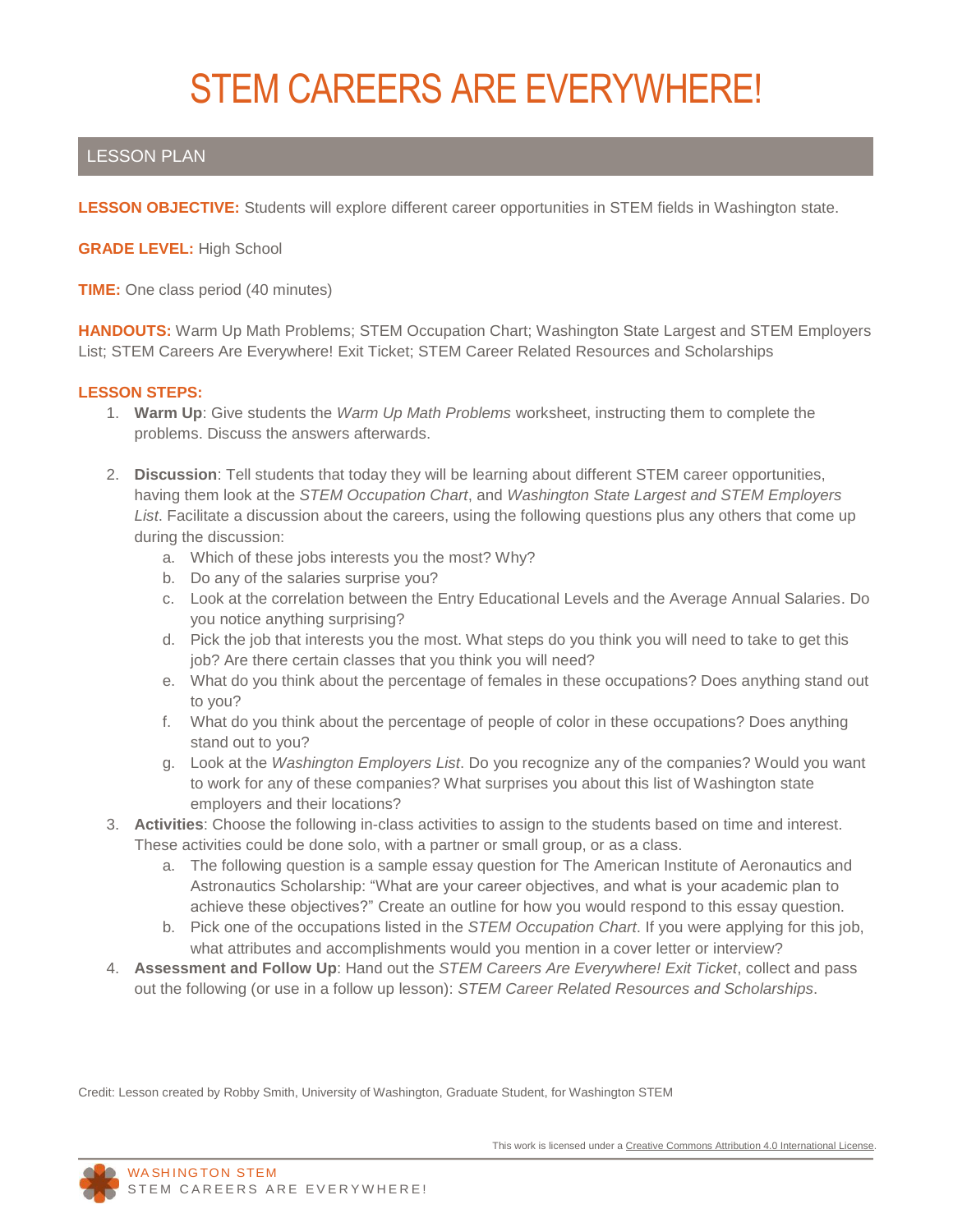# STEM CAREERS ARE EVERYWHERE! WARM UP MATH PROBLEMS

| <b>OCCUPATIONAL TITLE</b>                                                          | <b>ANNUAL AVERAGE</b><br><b>SALARY</b> | <b>MEDIAN HOURLY</b><br><b>WAGE</b> |
|------------------------------------------------------------------------------------|----------------------------------------|-------------------------------------|
| Software Developers, Applications                                                  | \$122,175                              | \$57.72                             |
| <b>Registered Nurses</b>                                                           | \$79,262                               | \$37.57                             |
| <b>Accountants and Auditors</b>                                                    | \$75,615                               | \$32.76                             |
| Market Research Analysts and Marketing Specialists                                 | \$80,057                               | \$34.00                             |
| <b>Computer Systems Analysts</b>                                                   | \$95,484                               | \$44.03                             |
| <b>Elementary School Teachers, Except Special Education</b>                        | \$61,012                               | \$29.33                             |
| <b>Business Operations Specialists, All Other</b>                                  | \$78,102                               | \$35.06                             |
| <b>Nursing Assistants</b>                                                          | \$30,011                               | \$13.95                             |
| <b>Computer User Support Specialists</b>                                           | \$58,749                               | \$25.51                             |
| <b>Computer Programmers</b>                                                        | \$120,765                              | \$58.30                             |
| Web Developers                                                                     | \$86,830                               | \$39.62                             |
| <b>Medical Assistants</b>                                                          | \$37,118                               | \$17.61                             |
| Secondary School Teachers, Except Special and<br><b>Career/Technical Education</b> | \$62,817                               | \$30.20                             |
| First-Line Supervisors of Construction Trades and Extraction<br><b>Workers</b>     | \$77,215                               | \$36.29                             |

**1. Create a line graph and plot the occupations with the top five annual average salaries.** 

**2. Find the mean, median, and mode of the median hourly wage of the occupations listed in the chart.** 

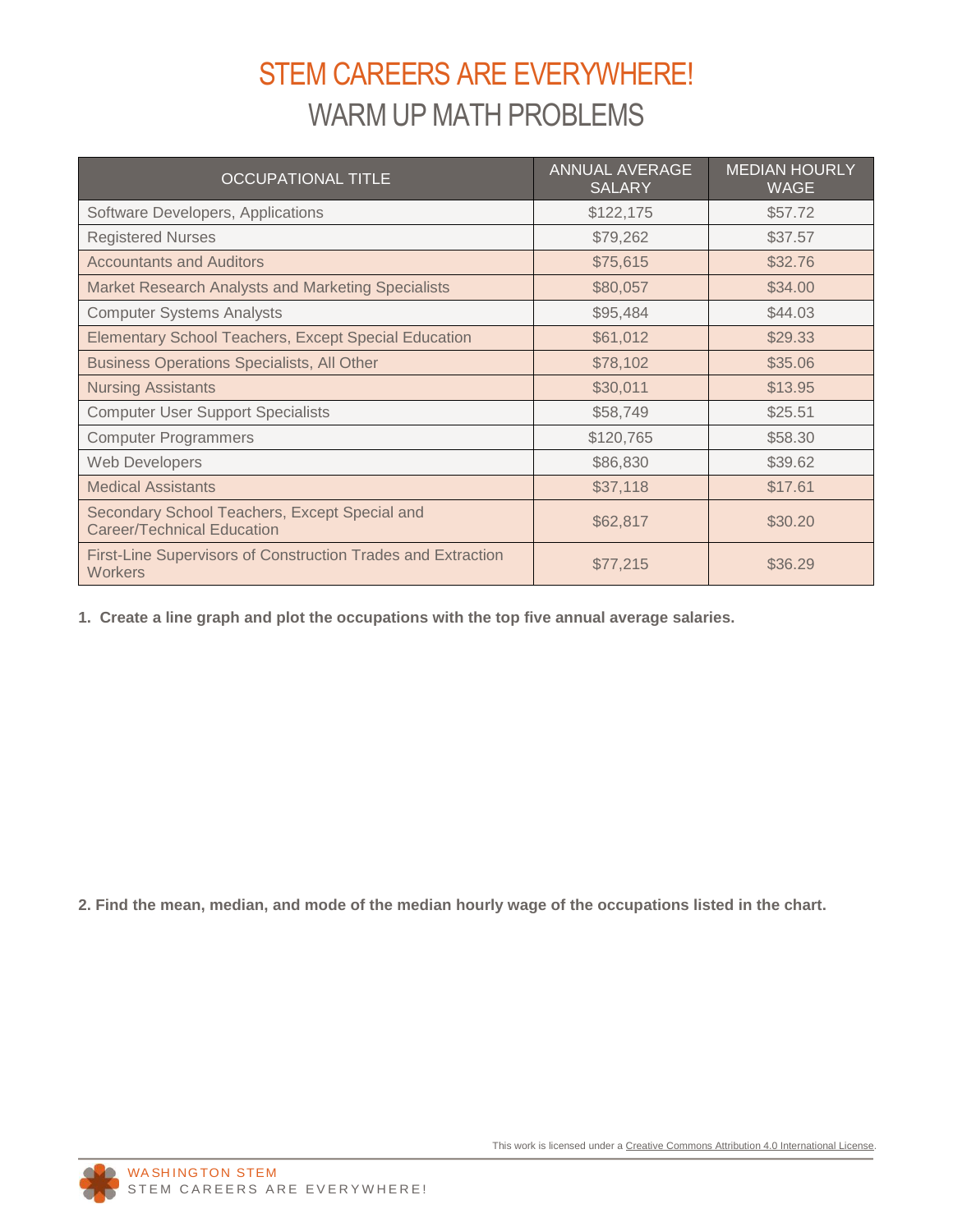| <b>OCCUPATIONAL TITLE</b>                                                   | <b>AVERAGE ANNUAL</b><br><b>GROWTH RATE</b><br>2014-2024 | AVERAGE ANNUAL<br><b>JOB OPENINGS</b><br>2014-2024 |
|-----------------------------------------------------------------------------|----------------------------------------------------------|----------------------------------------------------|
| First-Line Supervisors of Construction Trades and Extraction<br>Workers     | 1.5%                                                     | 350                                                |
| Business Operations Specialists, All Other                                  | 1.6%                                                     | 954                                                |
| Secondary School Teachers, Except Special and<br>Career/Technical Education | 1.6%                                                     | 584                                                |
| <b>Nursing Assistants</b>                                                   | 1.6%                                                     | 1,137                                              |
| Elementary School Teachers, Except Special Education                        | 1.7%                                                     | 1,261                                              |
| <b>Registered Nurses</b>                                                    | 1.8%                                                     | 2,468                                              |
| <b>Medical Assistants</b>                                                   | 1.9%                                                     | 564                                                |
| <b>Dental Assistants</b>                                                    | 1.9%                                                     | 496                                                |
| <b>Accountants and Auditors</b>                                             | 1.9%                                                     | 1,585                                              |
| <b>Computer Programmers</b>                                                 | 2.0%                                                     | 830                                                |
| <b>Computer Systems Analysts</b>                                            | 2.7%                                                     | 840                                                |
| <b>Computer User Support Specialists</b>                                    | 2.7%                                                     | 668                                                |
| Market Research Analysts and Marketing Specialists                          | 3.1%                                                     | 835                                                |
| Software Developers, Applications                                           | 3.2%                                                     | 3,307                                              |
| <b>Web Developers</b>                                                       | 4.3%                                                     | 379                                                |

**3. Create a line graph plotting the annual growth rate and annual job openings for each occupation.** 

**4. Do you see any correlation between the annual growth rate and annual job opening for each occupation?**

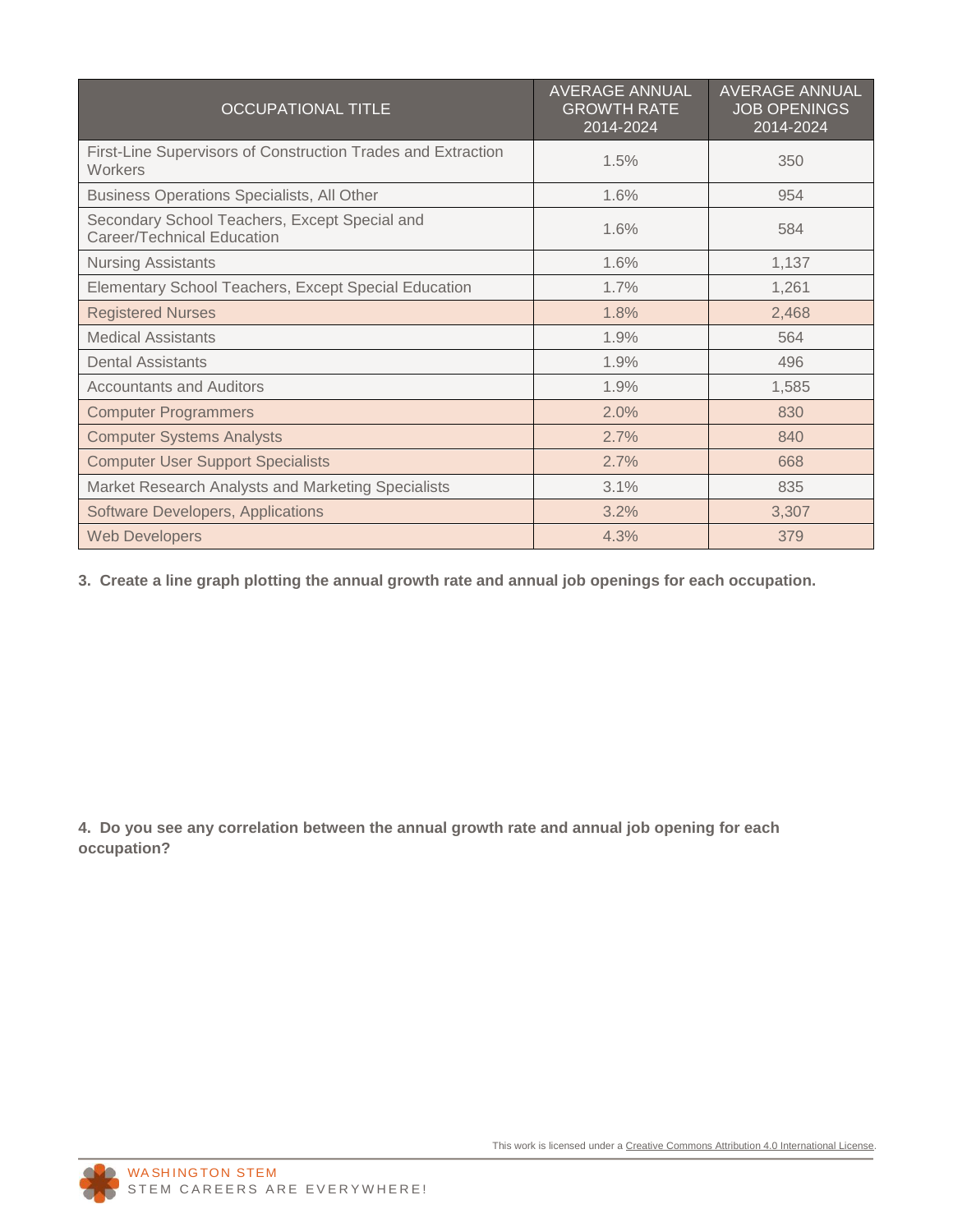| $u \sim$<br>¢<br>ŗ<br>I State Emp<br>-mployment Security Departme | $\zeta$<br>r<br><b>True</b><br>י אי אי אי |
|-------------------------------------------------------------------|-------------------------------------------|
|                                                                   |                                           |
|                                                                   |                                           |

|                                                                        |          |                                |                          |                              |                                      | Average                                   |                                                    |                                      |                                               |
|------------------------------------------------------------------------|----------|--------------------------------|--------------------------|------------------------------|--------------------------------------|-------------------------------------------|----------------------------------------------------|--------------------------------------|-----------------------------------------------|
| Occupation Title                                                       |          | Annual Average<br><b>Areas</b> |                          | Hourly Wage<br><b>Median</b> | <b>Entry Educational Level</b>       | <b>Annual Growth</b><br>2014-2024<br>Rate | <b>Average Annual</b><br>Job Openings<br>2014-2024 | Percentage of<br>Employees<br>Female | People of Color<br>Percentage of<br>Employees |
| Software Application Developer                                         | 69       | 122,175.00                     | ↔                        | 57.72                        | <b>Bachelor's Degree</b>             | 3.20%                                     | 3307                                               | 20%                                  | 44.60%                                        |
| Computer Programmer                                                    | $\omega$ | 120,765.00                     | ↔                        | 58.30                        | Bachelor's Degree                    | 2.00%                                     | 830                                                | 22.60%                               | 34.10%                                        |
| Computer Systems Analyst                                               | $\omega$ | 05,484.00                      | $\overline{\mathcal{G}}$ | 44.03                        | Bachelor's Degree                    | 2.70%                                     | 0+8                                                | 35.70%                               | 35.10%                                        |
| Web Developer                                                          | $\omega$ | 86,830.00                      | co.                      | 39.62                        | Associate's Degree                   | 4.30%                                     | 379                                                | 33.60%                               | 23.50%                                        |
| Market Research Analyst/Marketing<br>Specialist                        | 69       | 80,057.00                      | Ġ,                       | 34.00                        | Bachelor's Degree                    | $3.10\%$                                  | 835                                                | $55\%$                               | 22.10%                                        |
| Registered Nurse                                                       | 69       | 79.262.00                      | 6                        | 37.57                        | <b>Bachelor's Degree</b>             | $1.80\%$                                  | 2468                                               | %06                                  | 27.50%                                        |
| <b>Business Operations Specialist</b>                                  | S        | 78,102.00                      | ↔                        | 35.06                        | <b>Bachelor's Degree</b>             | $1.60\%$                                  | <b>b</b> 24                                        | 60.90%                               | 31.90%                                        |
| First-Line Supervisor of Construction<br>Trades and Extraction Workers | S        | 77,215.00                      | $\theta$                 | 36.29                        | High School Diploma or<br>Equivalent | $1.50\%$                                  | 350                                                | 2.60%                                | 29.50%                                        |
| Accountants and Auditors                                               | S        | 75,615.00                      | ↔                        | 32.76                        | Bachelor's Degree                    | $1.90\%$                                  | 1585                                               | 61.30%                               | 28.40%                                        |
| Secondary School Teacher                                               | $\omega$ | 02,817.00                      | 69                       | 30.20                        | <b>Bachelor's Degree</b>             | $1.60\%$                                  | 584                                                | 60.50%                               | $17.90\%$                                     |
| Elementary School Teacher                                              | $\omega$ | 00'312.00                      | $\omega$                 | 29.33                        | Bachelor's Degree                    | $1.70\%$                                  | 1261                                               | 78.50%                               | 22.50%                                        |
| Computer User Support Specialist                                       | $\omega$ | 58,749.00                      | $\overline{\mathcal{G}}$ | 25.51                        | Some College, No<br>degree           | 2.70%                                     | 899                                                | 25.50%                               | 30.20%                                        |
| Dental Assistant                                                       | <b>S</b> | 41,462.00                      | 69                       | 19.73                        | Nondegree Award<br>Post Secondary    | $1.90\%$                                  | 496                                                | 93.30%                               | 42%                                           |
| Medical Assistant                                                      | $\omega$ | 37,118.00                      | Ğ,                       | 17.61                        | Nondegree Award<br>Post Secondary    | $1.90\%$                                  | <b>P99</b>                                         | 95.90%                               | 479,66                                        |
| Nursing Assistant                                                      | S        | 30,011.00                      | ↔                        | 13.95                        | Nondegree Award<br>Post Secondary    | 1.609 <sub>0</sub>                        | 1137                                               | 88.10%                               | 57.90%                                        |

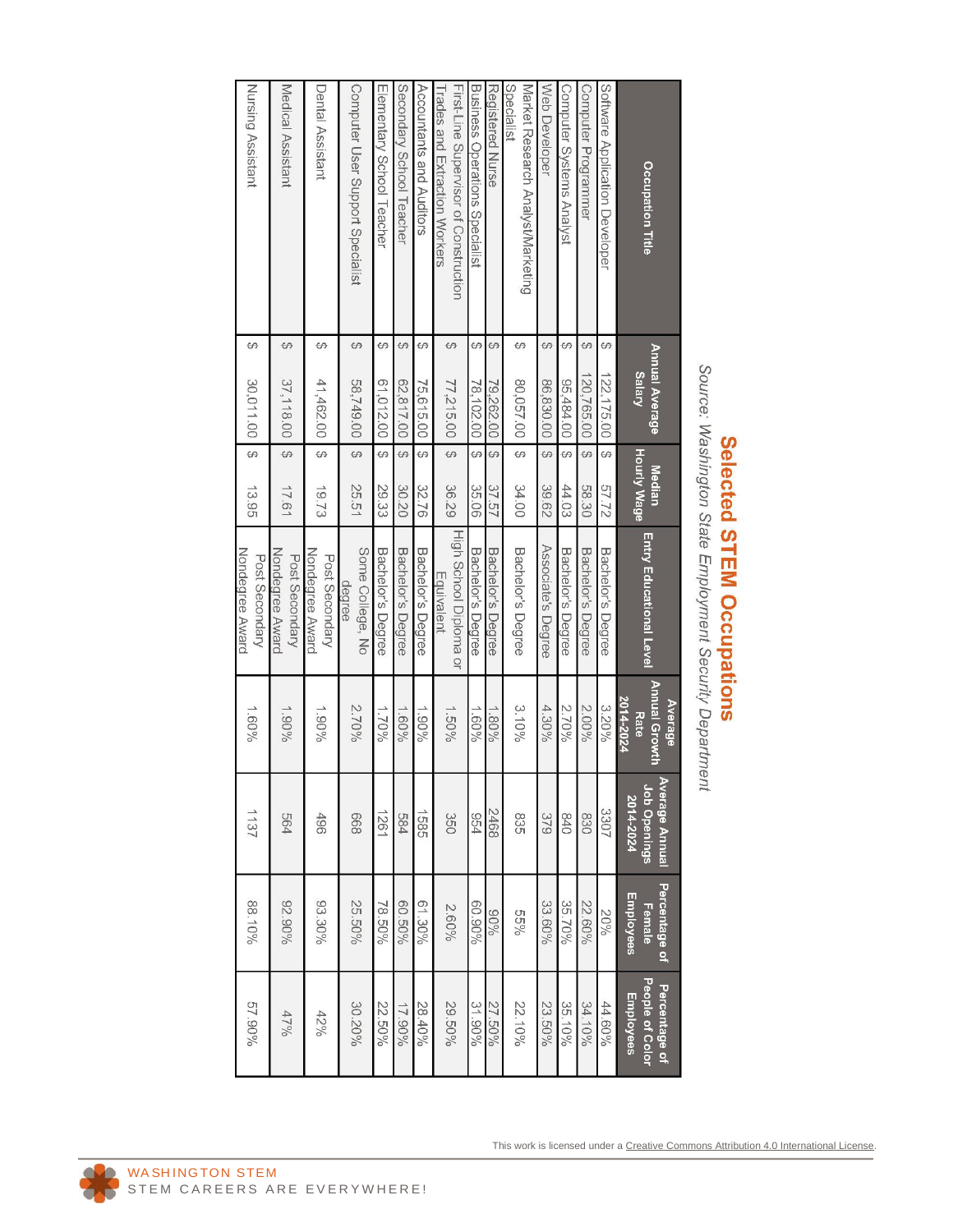# STEM CAREERS ARE EVERYWHERE! WASHINGTON STATE EMPLOYERS

### **TOP FIVE WASHINGTON STATE EMPLOYERS**

Amazon – Seattle – 230,800 employees Boeing – Seattle – 161,400 employees Microsoft – Redmond – 118,000 employees Joint Base Lewis-McChord – Lakewood – 58,074 employees Navy Region Northwest – Silverdale – 46,693 employees

## **WASHINGTON STATE STEM EMPLOYERS AND LOCATIONS**

Source: Google Job Search 2017

*Note: This is not necessarily a complete listing of all STEM related employers*

#### **Software Developers, Applications**

- 1. Amazon Seattle
- 2. Department of Social and Health Services Olympia
- 3. Starbucks Seattle
- 4. Microsoft Redmond
- 5. HP Vancouver, WA
- 6. Oracle Seattle
- 7. Mobica Bellevue
- 8. Lowe's Kirkland
- 9. Disney Seattle
- 10. GoDaddy.com Kirkland

#### **Registered Nurses**

- 1. UW Medicine Seattle
- 2. Department of Veteran Affairs Spokane
- 3. Healthtrust Workforce Solutions Connell
- 4. Alliance Nursing Woodinville, Tacoma
- 5. Swedish Medical Center Seattle
- 6. Yakima Valley Memorial Hospital Yakima
- 7. Washington Department of Corrections Walla Walla
- 8. Morton General Hospital Morton
- 9. Catholic Health Initiatives Seattle
- 10. Kaiser Permanente Seattle

#### **Accountants and Auditors**

- 1. State of Washington Olympia
- 2. Verathon, Inc Bothell
- 3. Clarke Whitney, CPA, Inc Bremerton
- 4. Banner Bank Spokane
- 5. CliftonLarsonAllen, LLP Bellevue
- 6. BECU Tukwila
- 7. Whitman County Colfax
- 8. PACCAR Bellevue
- 9. Department of Labor and Industries Everett
- 10. Robert Half Finance and Accounting Seattle

#### **Market Research Analysts and Marketing Specialists**

- 1. University of Washington Seattle
- 2. Amazon Seattle
- 3. Zillow, Inc Seattle
- 4. Sazan Group, Inc Seattle
- 5. Infoblox Tacoma
- 6. Stryker Redmond
- 7. PCG Clarkston
- 8. PACCAR Bellevue
- 9. Acosta Sales and Marketing Bellevue
- 10. Inventiv Health Seattle

#### **Computer Systems Analysts**

- 1. Annik, Inc Bellevue
- 2. MCE Technical Services Richland
- 3. Snohomish County PUD Everett
- 4. Excelsior Design, Inc Richland
- 5. C&I Engineering, LLC Richland
- 6. Business Computer Technicians Tukwila
- 7. State of Washington Olympia
- 8. Logic20/20 Seattle
- 9. Amazon Seattle
- 10. VanderHouwen Vancouver, WA

#### **Elementary School Teachers**

- 1. Seattle Public Schools Seattle
- 2. Stevenson Carson School District Stevenson
- 3. King County Public Schools King County
- 4. Muckleshoot Indian Tribe Auburn
- 5. Centralia School District Centralia
- 6. Kalama School District Kalama
- 7. Renton School District Renton
- 8. Spokane Public Schools Spokane
- 9. Puget Sound ESD Renton
- 10. Bellevue Children's Academy Bellevue



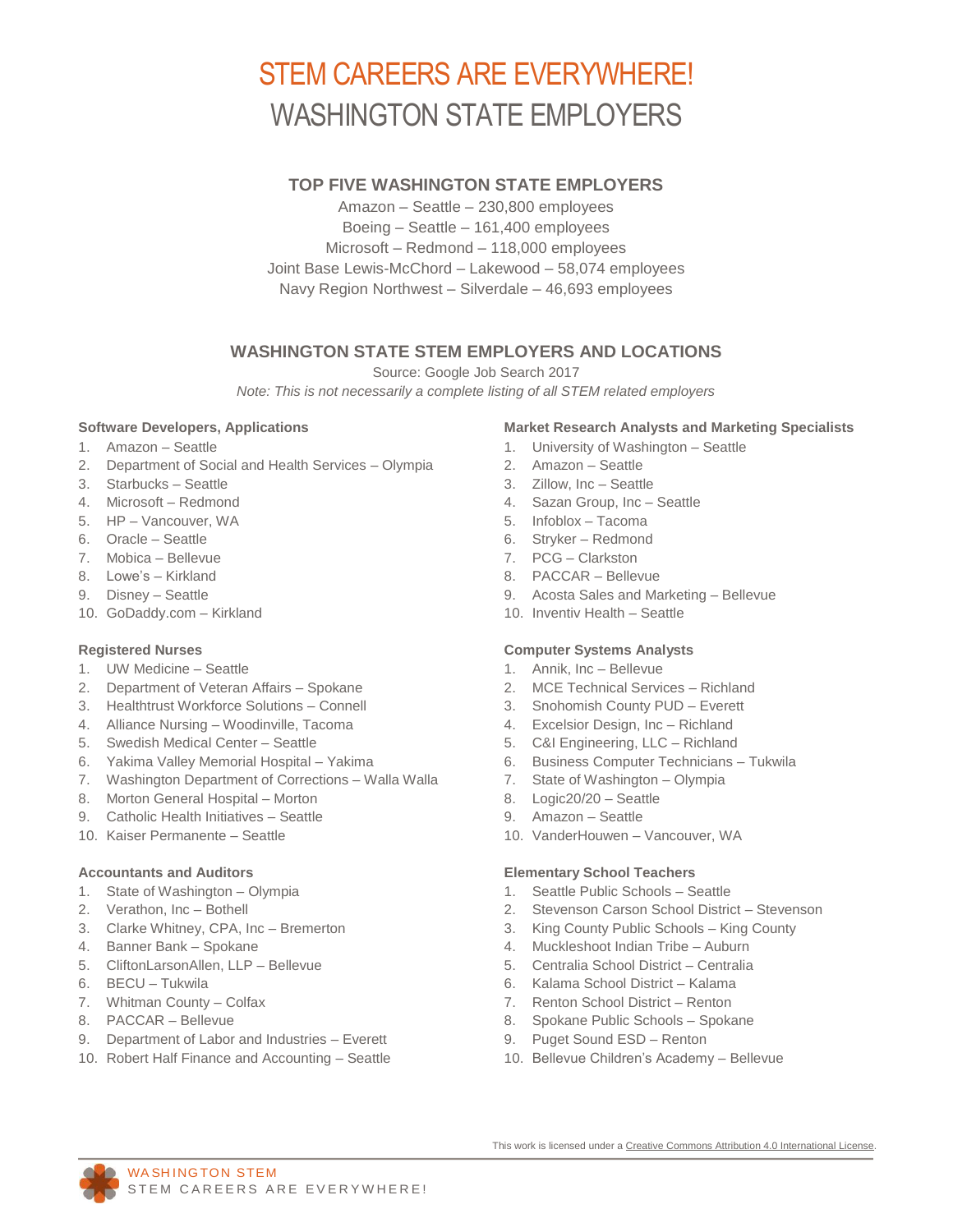#### **Business Operations Specialists**

- 1. Amazon Seattle
- 2. Phillips Bothell
- 3. State of Washington Olympia
- 4. CBRE Redmond
- 5. Moseley Technical Services Seattle
- 6. Deloitte Seattle
- 7. Skagit Bank Bellingham
- 8. Mission Support Alliance, LLC Richland
- 9. E3 Federal Solutions Spokane
- 10. The Act 1 Group, Inc Bellevue

#### **Nursing Assistants**

- 1. Department of Veteran Affairs Spokane and Walla Walla
- 2. Providence Health Services Spokane
- 3. Island Hospital Anacortes
- 4. Genesis Healthcare Montesano, Everett
- 5. Samaritan Healthcare Moses Lake
- 6. CHC Services Seattle
- 7. Virginia Mason Medical Center Seattle
- 8. MultiCare Health System Puyallup
- 9. UW Medicine Seattle
- 10. Swedish Medical Center Seattle

#### **Computer User Support Specialists**

- 1. Blue Frog Seattle
- 2. Clark Nuber Bellevue
- 3. Applied Technical Services Kirkland
- 4. Zillow Seattle
- 5. UW Bothell Bothell
- 6. Brightwire Networks Olympia
- 7. Denali Advanced Integration Tacoma
- 8. Amazon Seattle
- 9. State of Washington Olympia
- 10. Muckleshoot Indian Tribe Auburn

#### **Computer Programmers**

- 1. Kitsap County Port Orchard
- 2. ILink Systems Redmond
- 3. Amazon Seattle
- 4. ManTech Bremerton
- 5. American Tire Distributors Kirkland
- 6. Oculus Redmond
- 7. Modern Electron Bellevue
- 8. Facebook Redmond
- 9. DXC Technology Seattle
- 10. Sucker Punch Productions Bellevue

#### **Web Developers**

- 1. Amazon Seattle
- 2. ERT, Inc Seattle
- 3. MCE Technical Services Richland
- 4. Department of Labor and Industries Tumwater

STEM CAREERS ARE EVERYWHERE!

5. Washington State University – Pullman

WA SHING TON STEM

- 6. Working Systems, Inc Olympia
- 7. Infojini, Inc Olympia
- 8. US Digital Vancouver, WA
- 9. Starbucks Seattle
- 10. Vlocity Seattle

#### **Medical Assistants**

- 1. Washington State University Pullman
- 2. Aerotek Seattle
- 3. Kaiser Permanente Seattle
- 4. UW Medicine Seattle
- 5. Evergreen Health Care Kirkland
- 6. Whidbey General Hospital Seattle
- 7. Samaritan Healthcare Moses Lake
- 8. Kitsap Mental Health Services Bremerton
- 9. Providence Health and Services Spokane
- 10. Swedish Medical Center Seattle

#### **Secondary School Teachers**

- 1. Seattle Public Schools Seattle
- 2. Capital Region ESD 113 Tumwater
- 3. Puget Sound ESD Renton
- 4. Mukilteo School District Everett
- 5. Green Dot Public Schools Tacoma
- 6. Bellevue School District Bellevue
- 7. Renton School District Renton
- 8. Sterling Education Seattle
- 9. Central Kitsap School District Silverdale
- 10. Home Port Learning Center Foundation Bellingham

#### **First-Line Supervisors of Construction Trades and Extraction Workers**

- 1. PME Construction Corporation Poulsbo
- 2. Horizon Retail Construction Seattle
- 3. Doyon Seattle
- 4. The Kugel Corporation Chehalis
- 5. Osborne Construction Company Kirkland
- 6. MJ Hughes Construction Vancouver, WA
- 7. Meridian Construction, Inc Spokane
- 8. Lennar Seattle
- 9. Swinerton, Inc Seattle
- 10. Cybercoders Vancouver, WA

#### **Dental Assistants**

- 1. Smile Brands Group, Inc Olympia
- 2. Columbia Basin Health Association Othello
- 3. Seattle Children's Home Seattle
- 4. Tri–Cities Community Health Pasco
- 5. HealthPoint Bothell
- 6. Willamette Dental Group Tacoma
- 7. Neighborcare Health Seattle
- 8. Kaiser Permanente Vancouver, WA
- 9. International Community Health Services Bellevue
- 10. Kent Station Family Dentistry Kent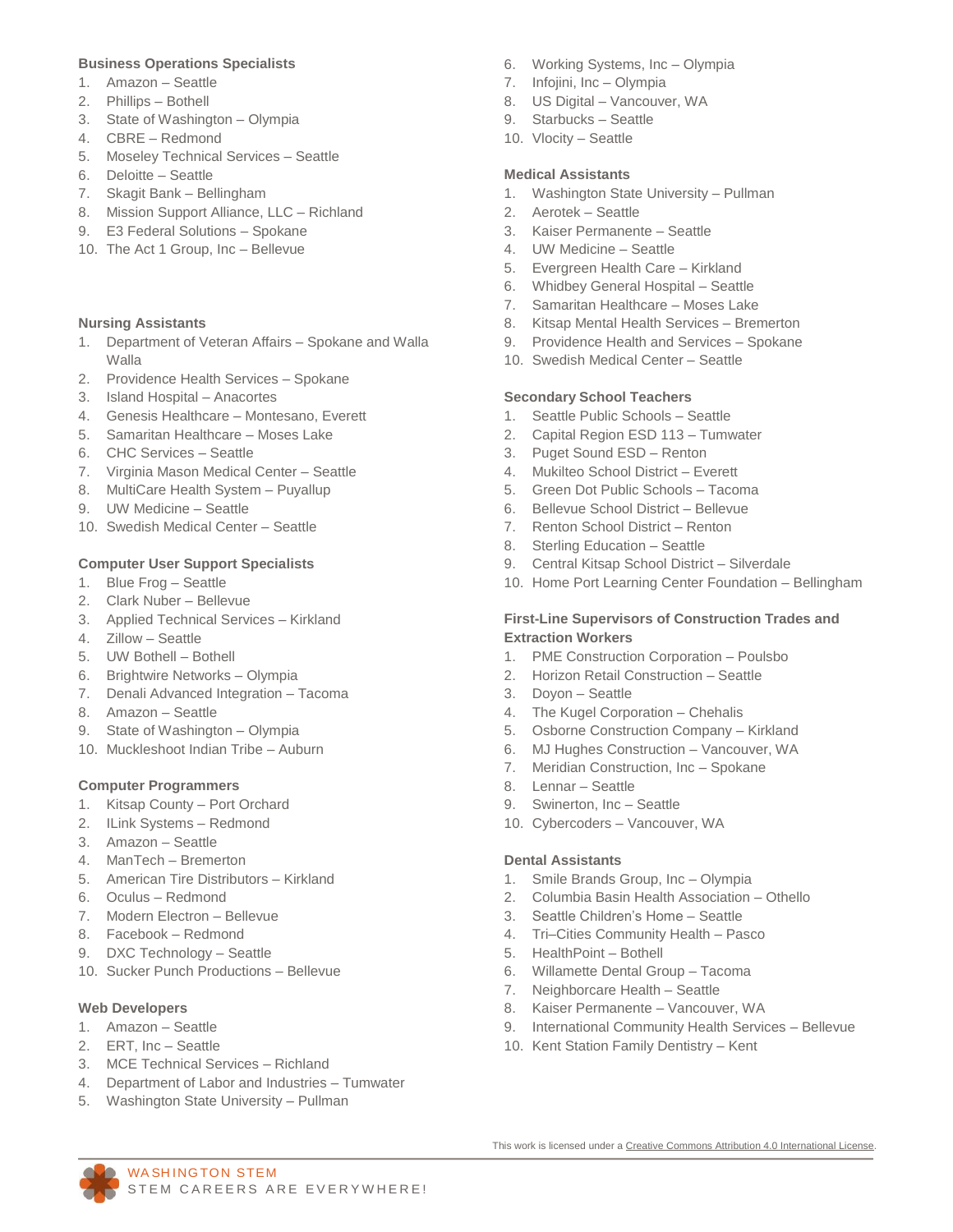| <b>STEM CAREERS ARE EVERYWHERE!</b>         | <b>STEM CAREERS ARE EVERYWHERE!</b>         |
|---------------------------------------------|---------------------------------------------|
| <b>EXIT TICKET</b>                          | <b>EXIT TICKET</b>                          |
| 1. What was surprising or interesting about | 1. What was surprising or interesting about |
| what you learned today?                     | what you learned today?                     |
| 2. What would you like to learn more        | 2. What would you like to learn more        |
| about?                                      | about?                                      |
| <b>STEM CAREERS ARE EVERYWHERE!</b>         | <b>STEM CAREERS ARE EVERYWHERE!</b>         |
| <b>EXIT TICKET</b>                          | <b>EXIT TICKET</b>                          |
| 1. What was surprising or interesting about | 1. What was surprising or interesting about |
| what you learned today?                     | what you learned today?                     |
| 2. What would you like to learn more        | 2. What would you like to learn more        |
| about?                                      | about?                                      |

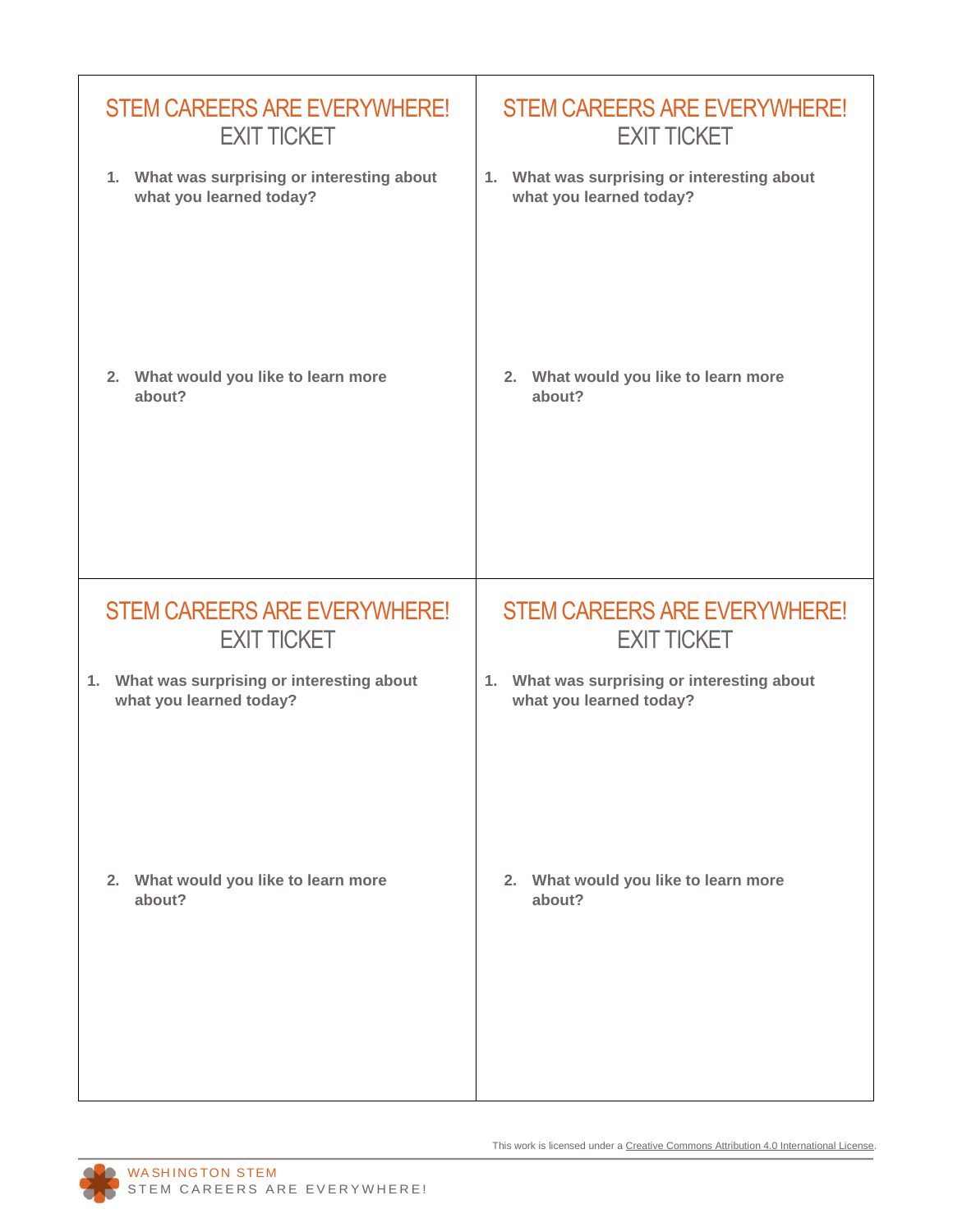# STEM CAREERS ARE EVERYWHERE! STEM CAREER RELATED RESOURCES & SCHOLARSHIPS

# **OTHER RESOURCES**

### **The American Society of Mechanical Engineers (ASME)**

- [www.asme.org](http://www.asme.org/)
- Nonprofit membership organization that provides engineering scholarships and other educational resources

### **The American Institute of Aeronautics and Astronautics (AIAA)**

- [www.aiaa.org](http://www.aiaa.org/)
- Nonprofit membership organization that provides STEM scholarships, networking opportunities, competitive opportunities, and other educational resources

# **STEM SCHOLARSHIPS**

### **SMART Scholarship Program** [\(https://smart.asee.org\)](https://smart.asee.org/)

- **•** Eligibility Requirements
	- Must be pursuing an undergraduate or graduate degree in a STEM-related field
	- Able to participate in summer internships at Department of Defense
	- Willing to work at Department of Defense after graduation (one year of employment for every one year of receiving award)
	- Have a minimum GPA of 3.0 at time of award
	- Must be a current undergraduate or graduate student.
	- Must have a high school diploma or GED
- **Benefits** 
	- Full tuition and education-related fees
	- Stipend of \$25,000 to \$38,000
	- Summer research internship opportunities
	- Health insurance allowance up to \$1,200 per calendar year
	- Miscellaneous supplies allowance of \$1,000 per academic year
	- Mentoring
	- Post-graduation employment placement at the Department of Defense
- **Sample Application Question** 
	- Please discuss each of the following:
		- The factors and experiences that led you to choose your field of study
		- Specific challenges or problems in your field that most interest you and why

### **The American Institute of Aeronautics and Astronautics (AIAA) Scholarships**

[\(http://www.aiaa.org/Scholarshipsandawards\)](http://www.aiaa.org/Scholarshipsandawards)

- **•** Eligibility Requirements
	- Must be a current AIAA student member
	- Must have completed at least one academic semester of fulltime college work
	- Must have a minimum GPA of 3.3
	- Must be pursuing a science or engineering degree
- **Benefits** 
	- Various financial awards ranging from \$500 to \$5,000
- **Sample Application Question** 
	- What are your career objectives, and what is your academic plan to achieve these objectives?